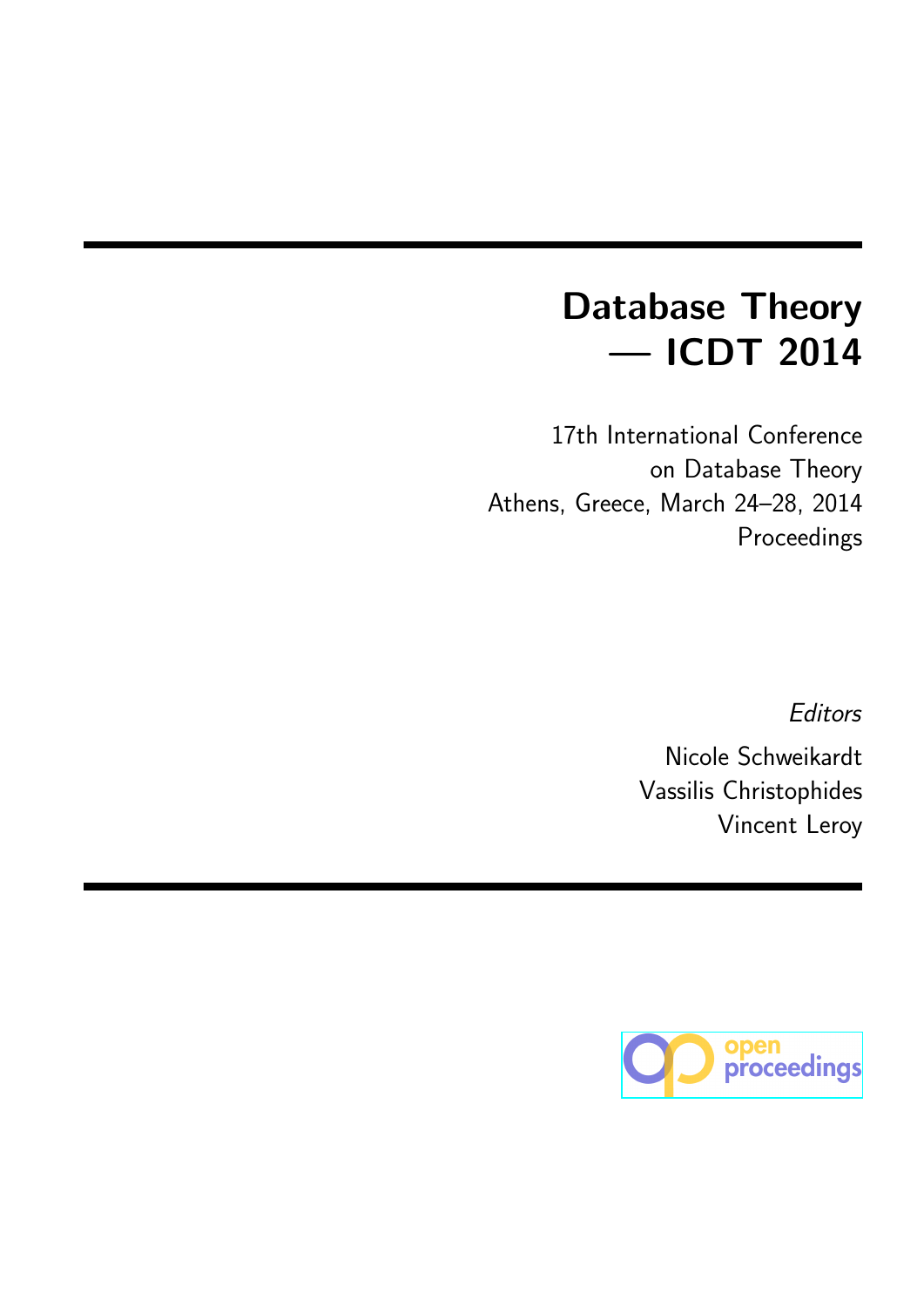Database Theory — ICDT 2014 Proceedings of the 17th International Conference on Database Theory Athens, Greece, March 24–28, 2014

*Editors*

Nicole Schweikardt, University of Frankfurt, Germany Vassilis Christophides, University of Crete, Greece, and R&I Center, Technicolor, Paris, France Vincent Leroy, University of Grenoble & CNRS – LIG, France



OpenProceedings.org [University of Konstanz](http://OpenProceedings.org/) University Library 78457 Konstanz, Germany

COPYRIGHT NOTICE: Copyright  $\odot$  2014 by the authors of the individual papers.

Distribution of all material contained in this volume is permitted under the terms of the Creative Commons license CC-by-nc-nd 4.0

OpenProceedings ISBN: 978-3-89318066-1 DOI of this front matter: 10.5441/002/icdt.2014.01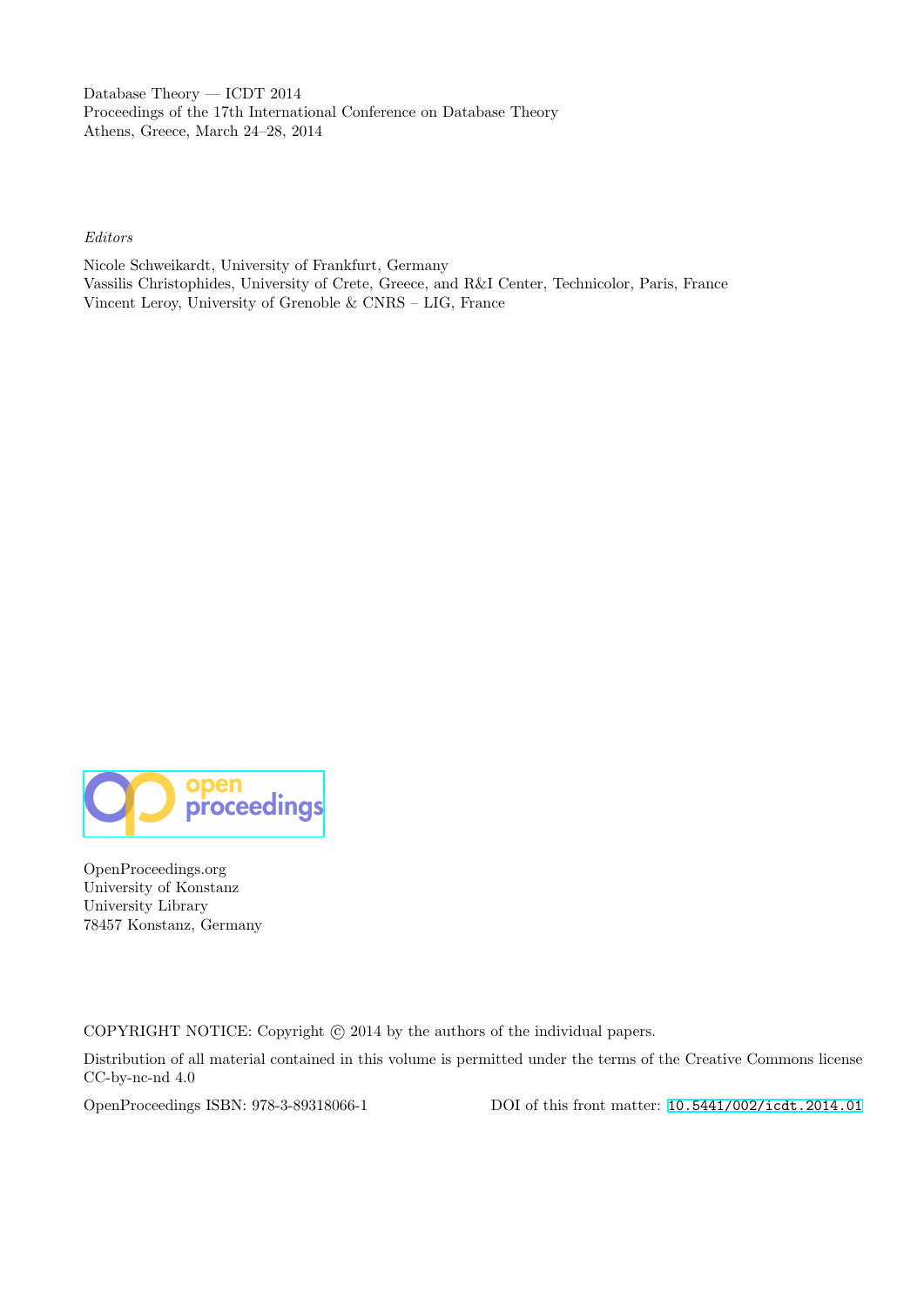### **Foreword**

The 17th International Conference on Database Theory (ICDT 2014) was held in Athens, Greece, March 24–27, 2014. Originally biennial, the ICDT conference has been held annually and jointly with EDBT ("Extending Database Technology") since 2009.

The proceedings of ICDT 2014 include an overview of a keynote address by Frank Neven (Hasselt University), an overview of a keynote address by Christopher R´e (Stanford University), an overview of an invited lecture by Christian Bizer (Mannheim University), a laudation concerning the ICDT 2014 Test of Time Award, and 22 research papers that were selected by the Program Committee from 60 submissions.

Out of the 22 accepted papers, the Program Committee selected the paper *Reasoning about XML Constraints based on XML-to-relational mappings* by Matthias Niewerth and Thomas Schwentick for the ICDT 2014 Best Paper Award. Furthermore, the Program Committee selected the paper *Deciding Correctness with Fairness for Simple Transducer Networks* by Tom Ameloot for the ICDT 2014 Best Student Paper Award, and it selected the paper *Leapfrog Triejoin: A Simple, Worst-Case Optimal Join Algorithm* by Todd Veldhuizen for the ICDT 2014 Best Newcomer Award. The ICDT 2014 Test of Time Award is given to the paper *Naturally Embedded Query Languages* by Val Breazu-Tannen (now Tannen), Peter Buneman, and Limsoon Wong, which originally appeared in the proceedings of ICDT 1992. Warmest congratulations to the authors of these award winning papers!

I thank all authors who submitted papers to ICDT 2014. I would also like to thank all members of the Program Committee, and the many external reviewers, for the enormous amount of work they have done. The Program Committee did not meet in person, but carried out extensive discussions during the electronic PC meeting. I thank Andrei Voronkov for his EasyChair system, which made it easy to manage and coordinate the discussion.

I thank the ICDT Council members for their help in selecting the Program Committee and their advice on issues of policy during the conference; I am particularly grateful to Wang-Chiew Tan (ICDT 2013 PC Chair) for her advice. Special thanks also go to Vincent Leroy and Grigoris Karvounarakis, the Proceedings and Publicity Chairs of EDBT/ICDT 2014. I thank many colleagues involved in the organisation of the conference for fruitful collaboration, in particular, Vassilis Christophides (EDBT/ICDT 2014 Conference Chair).

> Nicole Schweikardt ICDT 2014 Program Chair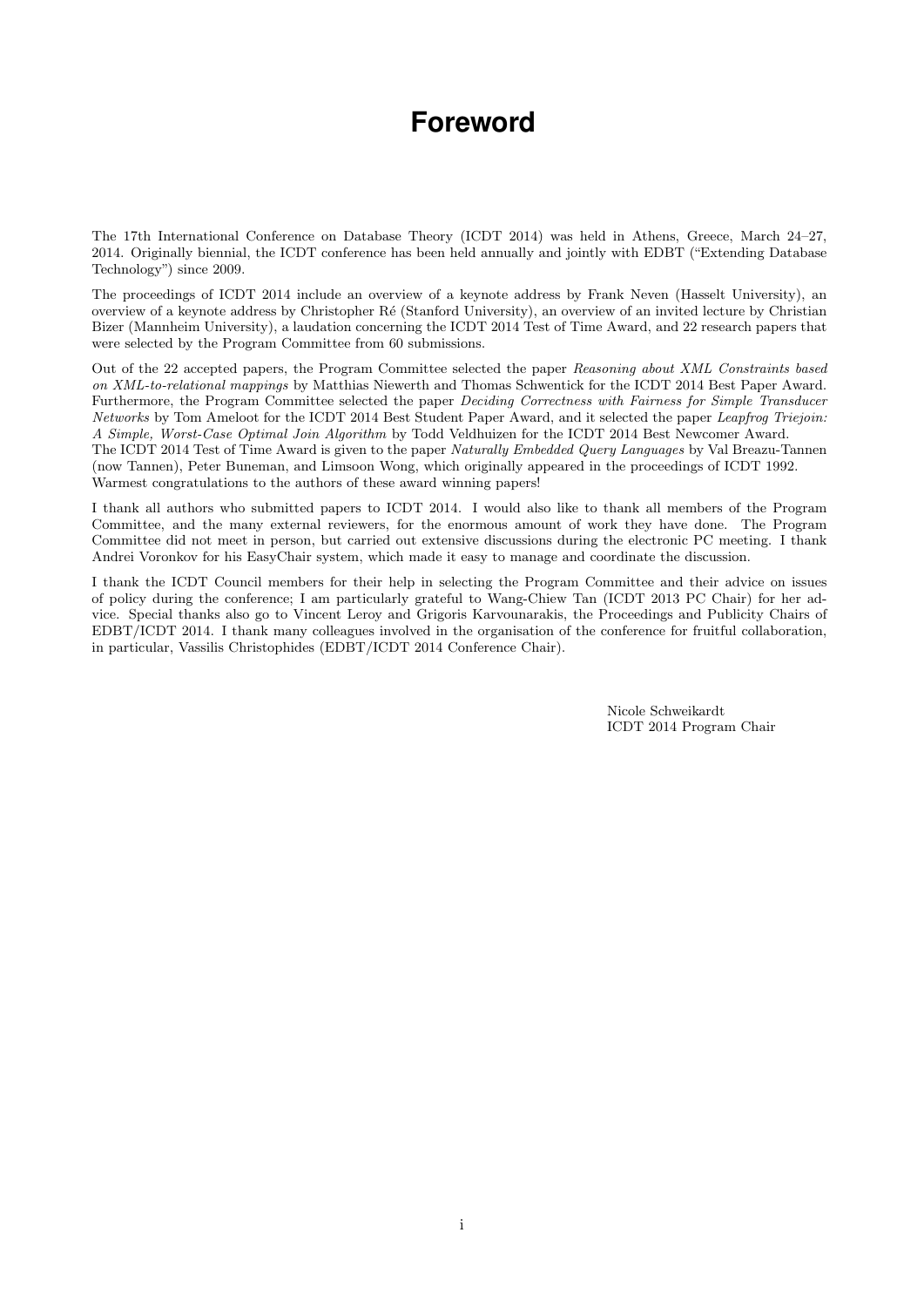### **Program Committee Members and External Reviewers**

#### Program Committee

Toon Calders (Université Libre de Bruxelles) Rada Chirkova (North Carolina State University) Sara Cohen (The Hebrew University of Jerusalem) Graham Cormode (University of Warwick) Claire David (Université Paris-Est Marne-la-Vallée) Ron Fagin (IBM Research - Almaden) Diego Figueira (University of Edinburgh) Floris Geerts (Universiteit Antwerpen) Amelie Gheerbrant (Université Paris Diderot - Paris 7) Giorgio Ghelli (Universit`a di Pisa) Daniel Kifer (Penn State University) Domenico Lembo (Sapienza Universit`a di Roma) Leonid Libkin (University of Edinburgh) Wim Martens (Universität Bayreuth) Maarten Marx (Universiteit van Amsterdam) Dan Olteanu (University of Oxford) Jorge Perez (Universidad de Chile) Marie-Christine Rousset (Université de Grenoble) Nicole Schweikardt (Goethe-Universität Frankfurt am Main, Chair) Christian Sohler (Technische Universität Dortmund) Dan Suciu (University of Washington) Peter Widmayer (ETH Zürich)

#### External Reviewers

Egor Kostylev Paraschos Koutris Federico Ulliana Domagoj Vrgoc Matthias Westermann

Foto Afrati Miklos Ajtai Marcelo Arenas Diego Arroyuelo Manuel Atencia Pablo Barceló Leopoldo Bertossi Meghyn Bienvenu Wojciech Czerwiński Giuseppe De Giacomo Anne Driemel Arnaud Durand Ga¨elle Fontaine Ankur Gupta Peter Haas Moritz Hardt Benny Kimelfeld Roberto Konow Katja Losemann Claudio Lucchese Anil Maheshwari Andrew McGregor Matus Mihalak Alexander Munteanu Filip Murlak Yakov Nekrich Matthias Niewerth Bruno C.D.S. Oliveira Antonella Poggi Juan L. Reutter Cristian Riveros Riccardo Rosati Melanie Schmidt Sylvain Schmitz Chris Schwiegelshohn Bernhard Seeger Evgeny Sherkhonov Sebastian Siebertz Yufei Tao Konstantinos Tsakalidis Martin Ugarte

Alon Efrat Funda Ergun Andreas Emil Feldmann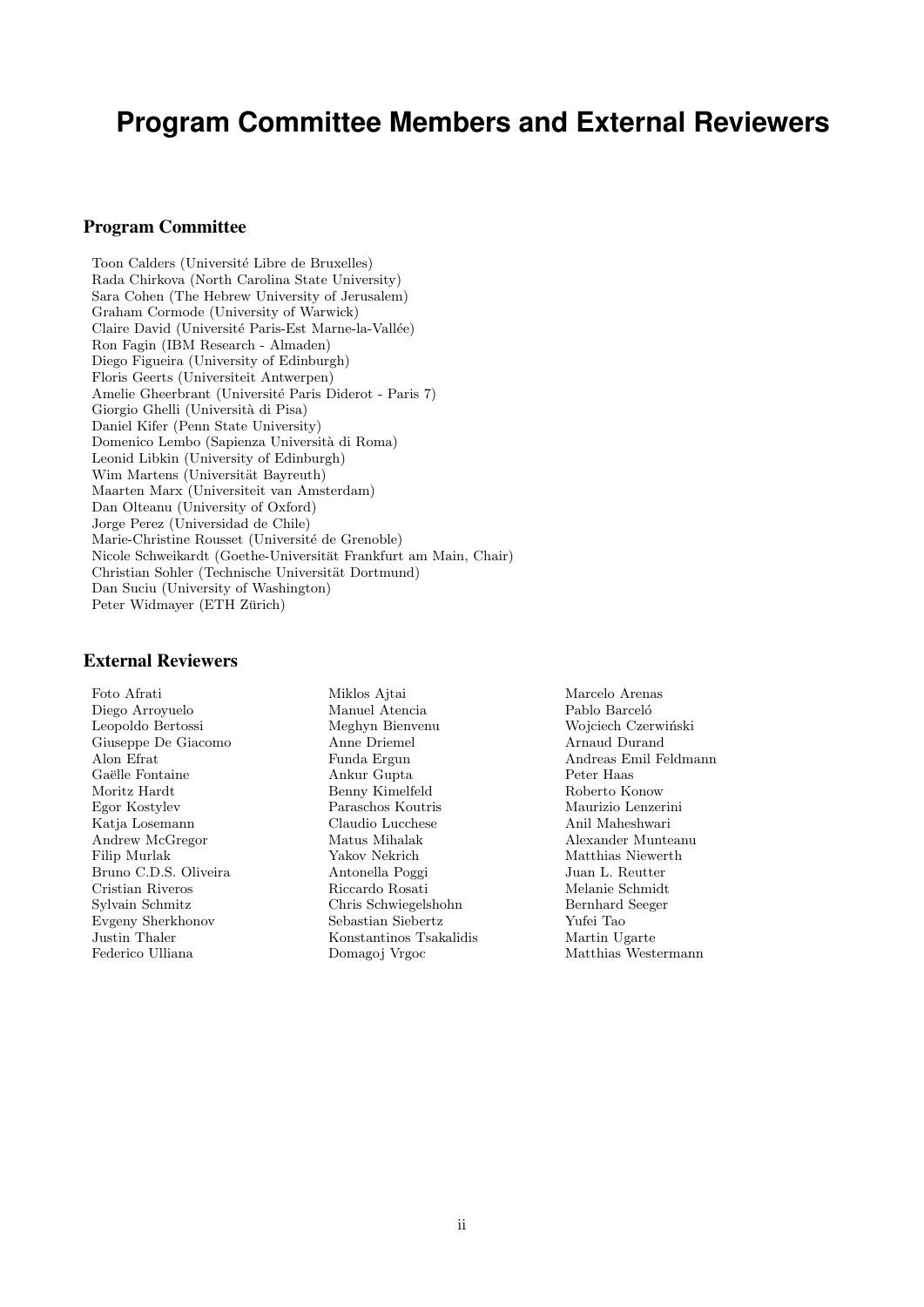## **Table of Contents**

| Foreword                                                                                                                                                                 | $i-i$        |
|--------------------------------------------------------------------------------------------------------------------------------------------------------------------------|--------------|
|                                                                                                                                                                          | $i$ i $-i$ i |
| Table of Contents                                                                                                                                                        | iii-iv       |
| Remaining CALM in Declarative Networking<br>Frank Neven                                                                                                                  | $1 - 1$      |
| Links between Join Processing and Convex Geometry                                                                                                                        | $2 - 2$      |
| Search Joins with the Web<br>Christian Bizer                                                                                                                             | $3 - 3$      |
| Anchor-Points Algorithms for Hamming and Edit Distances Using MapReduce<br>Foto Afrati, Anish Das Sarma, Anand Rajaraman, Pokey Rule, Semih Salihoglu and Jeffrey Ullman | $4 - 14$     |
| On the Complexity of Mining Itemsets from the Crowd Using Taxonomies                                                                                                     | $15 - 25$    |
| Oblivious Query Processing                                                                                                                                               | $26 - 37$    |
| Dynamic Conjunctive Queries                                                                                                                                              | $38 - 49$    |
| Basic Model Theory of XPath on Data Trees                                                                                                                                | $50 - 60$    |
| Synthesizing transformations from XML schema mappings<br>Claire David, Piotr Hofman, Filip Murlak and Michal Pilipczuk (and the David Piotroman Claire David Pilipczuk   | $61 - 71$    |
| Reasoning about XML Constraints based on XML-to-relational mappings                                                                                                      | $72 - 83$    |
| Deciding Correctness with Fairness for Simple Transducer Networks<br>Tom Ameloot                                                                                         | $84 - 95$    |
| Triejoin: A Simple, Worst-Case Optimal Join Algorithm<br>Todd Veldhuizen                                                                                                 | $96 - 106$   |
| Datalog Rewritings of Regular Path Queries using Views<br>Nadime Francis, Luc Segoufin and Cristina Sirangelo                                                            | $107 - 118$  |
| Conjunctive Context-Free Path Queries<br>Jelle Hellings                                                                                                                  | $119 - 130$  |
| Containment of Data Graph Queries<br>Egor V. Kostylev, Juan L. Reutter and Domagoj Vrgoc (and intervent intervent intervent intervent intervent in                       | 131–142      |
| Deduction with Contradictions in Datalog<br>Serge Abiteboul, Daniel Deutch and Victor Vianu                                                                              | 143–154      |
| Counting Database Repairs that Satisfy Conjunctive Queries with Self-Joins                                                                                               | 155–164      |